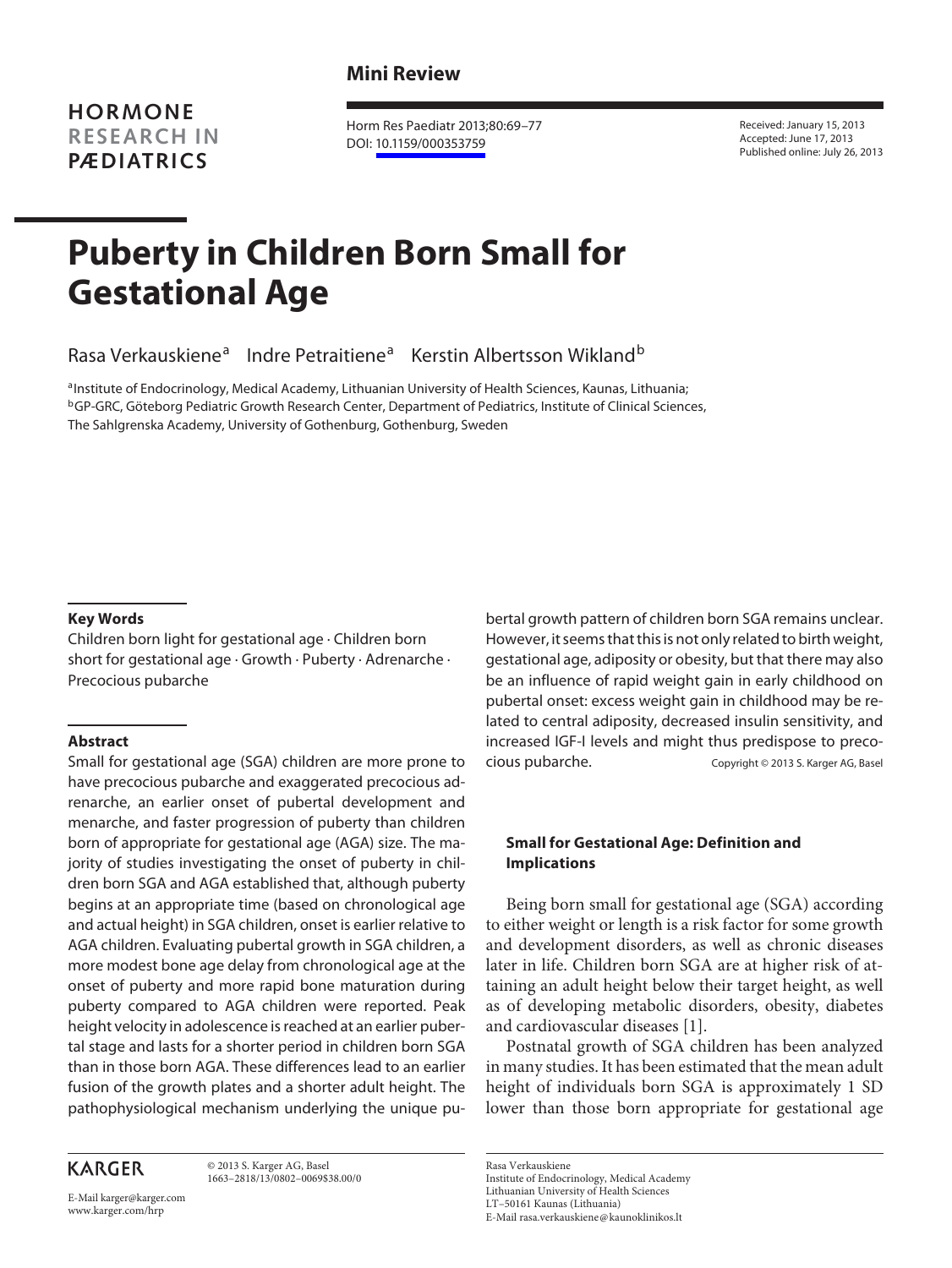(AGA) [2–6] . Furthermore, adult height is lower in subjects born short for gestational age than in those born light for gestational age [2]. In general, adult height is influenced by many factors such as target height, presence of chronic diseases, some medications and pubertal development [7].

 Puberty is one of the most important milestones in life and involves important body and physiological changes: pubertal growth spurt, changes in body shape and physiological functions. Pubertal development disorders influence not only sexual maturity, but also adult height, bone mass density, psychology and reproductive health later in life. Being born SGA predisposes to a number of developmental disorders, including precocious pubarche.

## **Pubertal Physiology and Hormonal Changes**

 Puberty is the period of transition from childhood to adolescence and is marked by the development of secondary sexual characteristics, accelerated growth and behavioral changes [8]. Pubertal onset and progression is commonly assessed based on pubic hair development (pubarche), axillary hair development, odor changes due to adrenal activation (adrenarche) and development of genitalia (gonadarche). Breast development (telarche) and cyclic bleeding (menarche) are also important markers for assessing puberty in girls. The normal onset of puberty is defined as the development of secondary sexual characteristics between 8 and 13 years in girls and between 9 and 14 years in boys [7, 9]. Menarche usually begins 2 years after telarche, typically occurring between 12 and 13 years of age [9]. Variations in pubertal timing and progression are likely to be related to many factors, including ethnicity, genetic background, nutrition, coexisting disorders, medications, physical activity, socioeconomic status and other unknown factors [7, 9].

 Pubertal changes are regulated by the hypothalamicpituitary-gonadal axis. Puberty is manifested by an increase in frequency and amplitude of gonadotropin-releasing hormone (GnRH) pulses in the hypothalamus, leading to a rise in pulsatile secretion of luteinizing hormone (LH) and follicle-stimulating hormone (FSH), especially at night. Gonadotropins stimulate the gonads to produce androgens and estrogens, which lead to the development of secondary sexual characteristics. Maturation of the zona reticularis of the adrenal gland leads to increased secretion of sex steroids, especially dehydroepiandrosterone sulfate (DHEAS), and manifests in the development of axillary and pubic hair, and axillary odor [7, 9] .

 The regulation mechanism of adrenarche is not yet clear. Girls and boys with premature pubarche have higher free IGF-I and insulin levels than controls [10–13] . It is thought that these hormones may stimulate phosphorylation of P450c17, increase activity of 17,20-lyase and stimulate androgen synthesis in the adrenals [10] .

## **Patterns of Puberty in Children Born SGA**

 Studies on pubertal development in children born SGA are scarce, and most explore the relationship between precocious/early puberty and SGA or pubertal growth in children born SGA.

## *The Relationship between Precocious Pubarche, Adrenarche and SGA*

 Precocious puberty is related to advanced bone maturation, faster epiphyseal closing and compromised adult height. Precocious pubarche and pronounced and precocious adrenarche have been shown to be associated with low birth weight [14, 15].

 At 8 years of age, adrenal androgen and DHEAS levels were found to be inversely related to birth weight, length and ponderal index, and positively related to current body size in one of the largest growth cohorts in the UK, 'The Avon Longitudinal Study of Parents and Children' (ALSPAC). In addition, children who showed rapid postnatal weight gain had the highest adrenal androgen levels. According to these data, both lower birth weight and larger body weight at 8 years independently predicted higher adrenal androgen levels. The association of lower birth weight with higher adrenal androgen levels was significant in both boys and girls [16] . Furthermore, in children from the ALSPAC cohort, the combination of low birth weight and rapid postnatal weight gain predicted increased total and central adiposity and higher IGF-I levels at 5 years of age, and lower insulin sensitivity at 8 years of age [17–19] .

 Similar results were obtained by François and de Zegher [20] in 13 pairs of discordant siblings who were born from twin, triplet or quadruplet pregnancies (one of each pair was SGA and the other AGA). At the age of 8 years, higher DHEAS levels were observed only in the SGA children who matched their AGA sibling for current weight. By contrast, in SGA children whose weight remained lower than –2 SD at the age of 8 years, serum DHEAS levels were lower than in AGA siblings.

 A significant relationship between low birth weight and precocious pubarche and pronounced adrenarche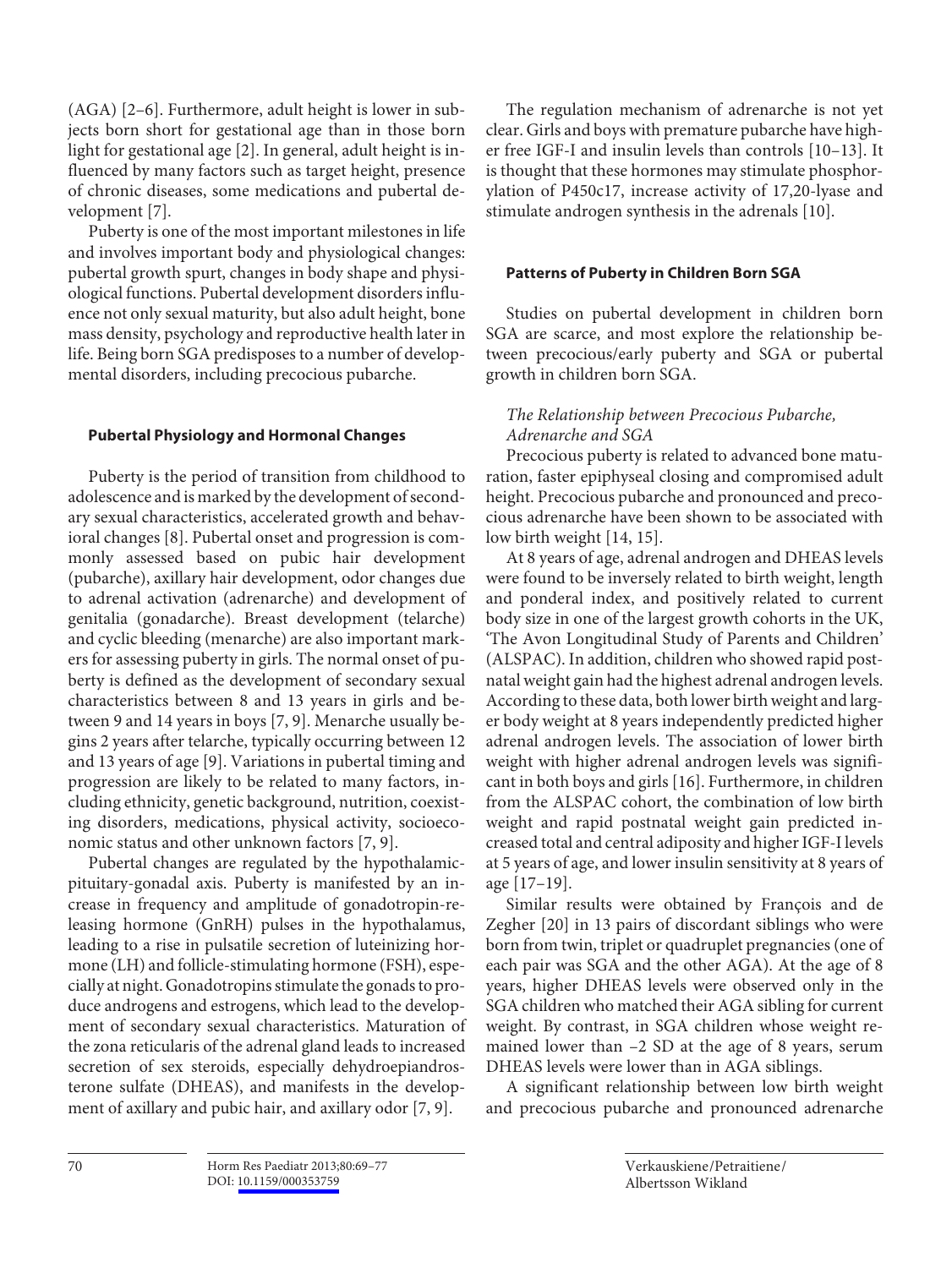(elevated androstenedione and/or DHEAS levels) was found in a group of Spanish Catalonian girls compared to short normal girls with a normal onset of pubarche. Furthermore, prenatal growth restriction was associated with idiopathic functional ovarian hyperandrogenism and hyperinsulinism at 18 years in these girls [14] .

 In a retrospective Australian study of 89 children with precocious pubarche, 35% of the children (n = 28, 3 boys) were born SGA (birth weight and/or ponderal index <10th percentile). Weight SDS increased from birth until the occurrence of precocious pubarche in 91% of children, and the mean change in weight was greater in those who were born SGA. 65% of those with precocious pubarche were overweight or obese. However, although SGA children experienced a greater change in weight SDS, there was no difference in the incidence of overweight/obesity in SGA and AGA children. The authors concluded that being born SGA according to weight and/ or length is an independent risk factor for precocious pubarche, as is prematurity and being overweight/obese. A total of 88% of children had at least one of these three risk factors for precocious pubarche. It was suggested that rapid weight gain in childhood might predispose to precocious pubarche in susceptible individuals [21] .

 Veening et al.[22] compared pubertal development and hormonal levels in SGA and AGA children. None of the studied children (29 SGA and 24 AGA) had signs of precocious pubarche but DHEAS concentration was higher in prepubertal SGA children than in those born AGA. Dahlgren et al. [23] found an inverse correlation between weight at birth and DHEAS levels in young children before adrenarche (<9 years of age), when adjusted for age at investigation. Accordingly, preliminary data from our study following a cohort of SGA and AGA children from birth showed higher DHEAS levels in pubertal boys born SGA, but not SGA girls, compared to those born AGA (33 SGA and 58 AGA children at the age of 11–14 years, data not yet published).

 By contrast, in a Chilean cohort of children with precocious pubarche (158 girls and 15 boys, 9.8% born SGA), hormone levels (DHEAS, testosterone and 17-OHP) and body mass index (BMI) were similar in SGA and AGA children, although changes in weight SDS were greater in SGA (2.4  $\pm$  0.2) than AGA children (1.1  $\pm$  0.1) [24]. Exaggerated adrenarche was not more common in SGA than in AGA children, and none of the SGA children had nonclassical adrenal hyperplasia [24] .

 Despite some controversial findings, most authors agree upon the existence of a relationship between being born SGA and premature pubarche and exaggerated precocious adrenarche. Among the possible causes underlying this association are increased central adiposity, decreased insulin sensitivity and increased IGF-I levels between the ages of 2 and 4 years; these metabolic and hormonal patterns are common in SGA children with excess weight gain in early childhood. Insulin resistance and high levels of free IGF-I stimulate adrenal androgen secretion and the development of precocious pubarche [7, 16, 25, 26]. However, there is some evidence that enhanced peripubertal adrenal androgen secretion disappears by early adulthood in SGA subjects born full term  $[27]$ .

## *The Onset of Puberty in SGA Children*

 A number of studies have been published on the timing and progression of puberty in children born SGA, yet the results are difficult to compare due to variations in SGA definitions, inclusion criteria, methodologies and follow-up periods.

 In a large population-based study on postnatal growth of 3,650 healthy Swedish children, 111 were light, 141 were short and 54 were both light and short at birth; 87% of SGA children showed full catch-up growth and attained puberty at a normal age. In this study, the onset of puberty was calculated according to pubertal peak height velocity [5, 28]. SGA children who remained short, i.e. without catch-up growth throughout childhood (13%), reached puberty somewhat earlier than those with catchup growth  $[5, 29]$ .

 In another Swedish study, Persson et al. [30] assessed changes in height until 16 years of age. Children were divided into groups depending on perinatal risk factors: born after preeclampsia ( $n = 62$ ), prematurely ( $n = 129$ ), SGA ( $n = 90$ ), large for gestational age ( $n = 175$ ), short for gestational age ( $n = 49$ ), tall for gestational age ( $n = 38$ ) and children without perinatal risk factors ( $n = 688$ ). The onset of puberty was determined according to pubertal growth spurt. The mean age at onset of puberty did not differ between normal boys and those with perinatal risk factors. By contrast, girls born light or short for gestational age started puberty at a younger age compared to normal girls, although the difference was statistically significant only in girls born light for gestational age [30]  $(table 1)$ .

 In a similar study by Lazar et al. [31] following a group of 76 SGA (birth weight <–2 SD) and 52 AGA children from early infancy to the completion of puberty, all children entered puberty at a normal age, but SGA children started puberty significantly earlier than AGA children, and the difference was significant in both sexes (table 1).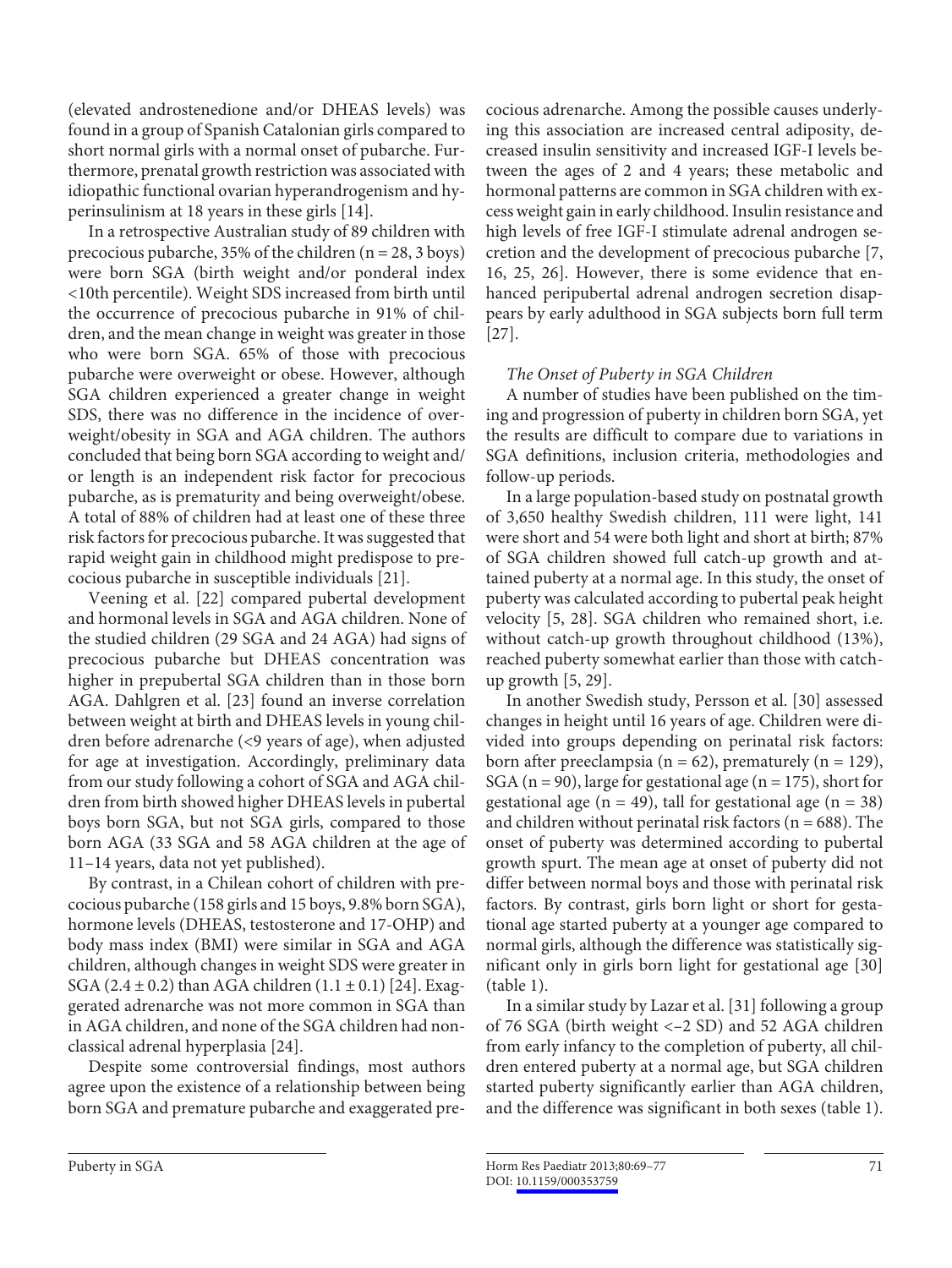**Table 1.** The onset of puberty in children born SGA and AGA

|                             | SGA, years     | AGA, years                    | p value |
|-----------------------------|----------------|-------------------------------|---------|
|                             |                |                               |         |
| light for GA                | $10.7 \pm 1.0$ | $11.1 \pm 1.0$                | 0.02    |
| short for GA                | $10.6 \pm 1.2$ |                               | 0.06    |
| light for GA                | $12.1 \pm 1.2$ | $12.1 \pm 1.1$                | 0.97    |
| short for GA                | $12.4 \pm 1.0$ |                               | 0.29    |
| Data from Lazar et al. [31] |                |                               |         |
| light for GA                | $10.4 \pm 0.9$ | $11.4 \pm 1.3$                | < 0.01  |
| light for GA                | $12.0 \pm 0.9$ | $13.0 \pm 1.1$                | < 0.01  |
|                             |                | Data from Persson et al. [30] |         |

SGA and AGA values are presented as mean  $\pm$  SD. GA = Gestational age.

The onset of puberty in this study was determined according to gonadarche with or without pubarche.

 Interestingly, Lazar et al. found that 20% of SGA girls and 13% of SGA boys started puberty early (onset of puberty between 8.0 and 9.5 years in girls and between 9.0 and 10.5 years in boys). By contrast, early puberty was observed in only 3% of girls and 5% of boys born AGA  $[31]$ .

 It has been shown that starting puberty before reaching a height of 140 cm may compromise adult height. In the study by Persson et al. [30], boys and girls born SGA were on average 4 cm shorter at the onset of puberty than children without perinatal risk factors.

 An Israeli study revealed that the only prepubertal predictor of age at onset of puberty is birth weight SD score [31]. Other prepubertal factors (gestational age, BMI, bone age delay from chronological in early childhood) had no correlation with age at onset of puberty [31].

 In summary, most authors agree that puberty starts within the normal range of age (based on chronological age and actual height) in SGA children, but that onset is generally earlier relative to AGA children.

### *Progression of Puberty and Menarche in SGA Girls*

 There is no general agreement on the existence of differences in age at menarche between SGA and AGA girls. Several longitudinal follow-up studies (comparing different groups of SGA and AGA children: SGA with short or normal height, SGA categorized as full-term/preterm, SGA categorized as light/short for gestational age, SGA with or without catch-up growth with AGA children) did not find any significant difference in the progression of puberty or age at menarche between girls born SGA and AGA [3, 32] (table 2).

 However, other studies showed an earlier age of menarche in girls with fetal growth restriction relative to girls born of appropriate birth weight. Girls from one of the largest prospective cohorts were followed from fetal life to adolescence (12–14 years,  $n = 349$ ) in West Australia. Girls with a birth weight below the median had a significantly earlier menarche compared to girls with a birth weight above the median. In this study, a higher BMI at 8 years of age was also independently predictive of earlier age at menarche [33] .

 Similar results were obtained in the earlier-quoted study from Israel investigating persistently short SGA and AGA children followed from early childhood to completion of puberty. Although menarche occurred within the normal age range in all girls, it was significantly earlier in the SGA compared to the AGA group [31] ( table 2 ). A slightly earlier age at menarche in girls born light for gestational age was also reported in the Swedish study [30, 34] (table 2).

 In another Indian study evaluating the development of premature AGA ( $n = 79$ ) and full-term SGA ( $n = 45$ ) children, menarche occurred 6 months earlier in the preterm group and 12 months earlier in the SGA group than in full-term AGA controls; however, the interval between onset of puberty and menarche was similar in all groups [35]. In the study by Ibanez et al. [36] following pubertal development in 187 girls with precocious pubarche, menarche before the age of 12 was 3-fold more prevalent among girls born SGA ( $n = 50$ ); their age at menarche was advanced by 8–10 months compared with girls of normal birth weight ( $>0$  SD,  $n = 43$ ) [36].

 In a study from Poland on 1,060 girls, earlier age at menarche was found in girls who had lower birth weight and higher BMI at the age of 14 years than in AGA girls or girls born SGA with a lower current BMI [37] . An influence of BMI on the timing of menarche in SGA girls was also observed in a Western Australian study: menarche occurred earlier in girls with lower birth weight and higher BMI at 8 years of age [33].

## *Pubertal Growth Spurt and Bone Age Development*

 In addition to other factors such as target height, the onset of puberty, chronic diseases and medications, adult height is influenced by the total pubertal growth spurt and bone age advancement.

 Studies analyzing bone age development in SGA subjects are scarce. Lazar et al. [31] reported a similar bone age delay from chronological age in early childhood in both SGA and AGA children. However, bone age maturation started earlier in SGA children: it corresponded to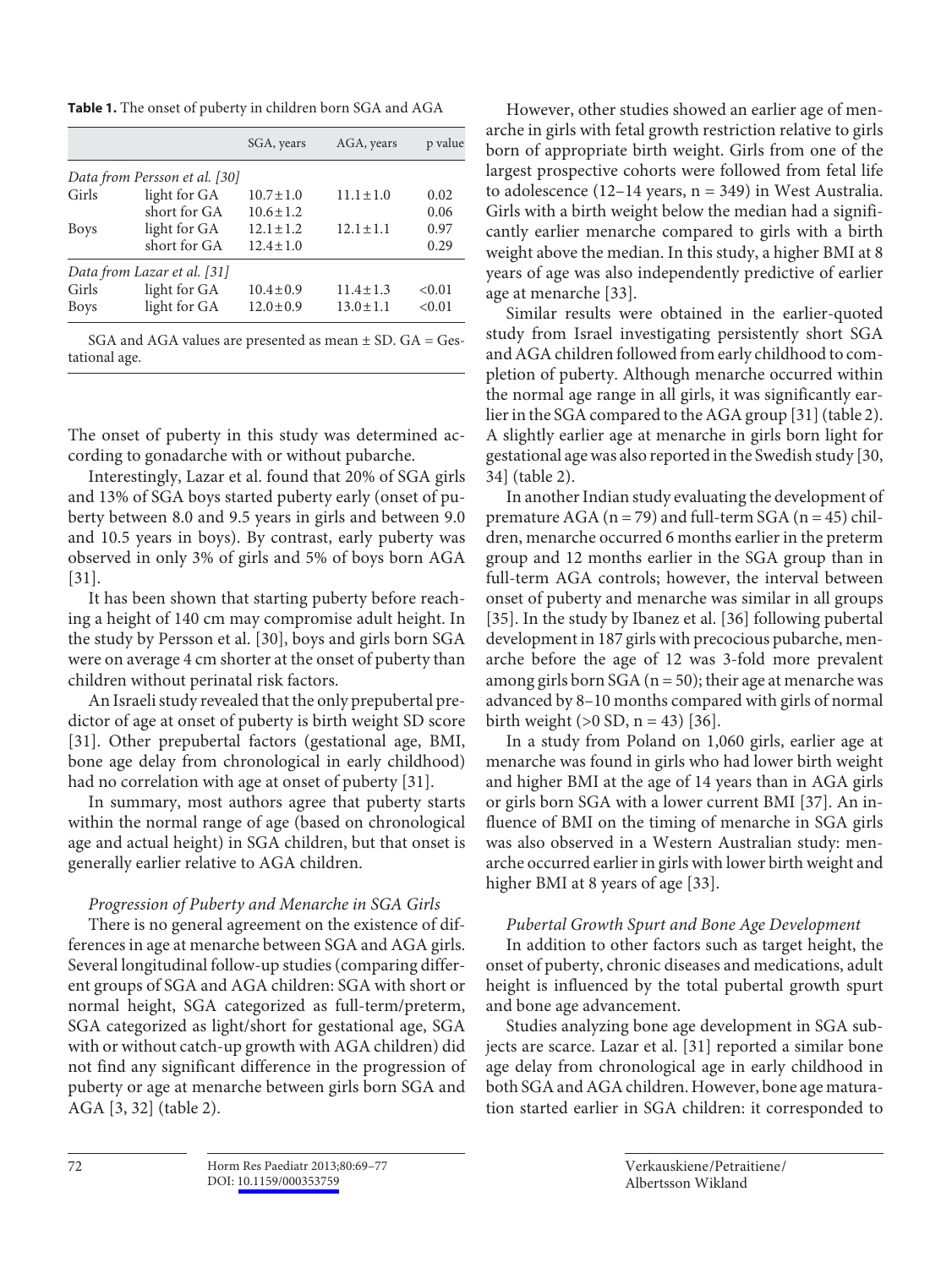**Table 2.** Age at menarche in SGA and AGA girls

| Study                  | Reference             | <b>SGA</b>  |                        | <b>AGA</b>  |                        | p value   |
|------------------------|-----------------------|-------------|------------------------|-------------|------------------------|-----------|
|                        |                       | Subjects, n | Age at menarche, years | Subjects, n | Age at menarche, years |           |
| French Haguenau cohort | Leger et al. [3]      | 133         | $12.6 \pm 1.6$         | 152         | $12.9 \pm 1.7$         | <b>NS</b> |
| Indian cohort          | Chaudhari et al. [32] |             |                        |             |                        |           |
| Full-term              |                       | 15          | $12.7(8.8-14.3)$       | 35          | $12.8(10.8-14.5)$      | <b>NS</b> |
| Preterm                |                       | 34          | $12.5(10.4-13.8)$      | 29          | $12.5(10.4-14.0)$      | <b>NS</b> |
| Israeli cohort         | Lazar et al. [31]     | 45          | $12.6 \pm 1.6$         | 30          | $13.0 \pm 1.4$         | < 0.01    |
| Swedish cohort         | Persson et al. [30]   |             |                        |             |                        |           |
| Light for GA           |                       | 47          | $12.7 \pm 1.1$         | 320         | $13.1 \pm 1.0$         | 0.032     |
| Short for GA           |                       | 23          | $12.8 \pm 1.0$         |             |                        | NS        |

chronological age already at the onset of puberty in SGA girls and at Tanner stages 2–3 in SGA boys compared with only towards Tanner stages 4–5 in AGA girls and Tanner stage 4 in AGA boys. Furthermore, in the same study the peak height velocity was reached earlier in children born SGA (Tanner stages 3 for boys and 2 for girls) compared to children born AGA (Tanner stages 4–5 for boys and 3–4 for girls) [31] .

 Although similar total pubertal growth in SGA and AGA children indicates a sufficient growth spurt in children born SGA [38], there is some evidence that pubertal height gain may be smaller than expected in children born SGA. Lazar et al. [31] reported similar adult heights in SGA and AGA children; however, after adjusting for target height a significant adult height deficit was evident in the SGA group. A possible explanation might be an earlier onset of puberty and earlier bone maturation and fusion of the growth plates in SGA children [31] .

## *Hormonal Differences between SGA and AGA Children*

 Prenatal growth restraint has been shown to be associated with FSH hypersecretion in infancy [7, 9, 39] . Ibanez et al. [39] reported 2-fold higher FSH levels in 3- to 6-month-old girls and 4-fold higher FSH levels in boys of the same age born SGA compared to infants born AGA. Secretion of other hormones (inhibin B, LH, estradiol, free androgen index) was similar in both groups. The mechanism of FSH hypersecretion in SGA infants remains unclear. Nevertheless, it is suggested that sex hormone disorders may cause subsequent fertility and metabolic impairments.

 In line with these observations, postmenarcheal adolescent SGA girls (born full term, current BMI <25) have been found to have higher serum levels of FSH and lower estradiol concentrations compared to AGA girls. It was suggested that this may be associated with gonadal resistance to gonadotropins [40]. Discordant findings were reported by a Chilean group: at the beginning of puberty (Tanner stage 2 of breast development), SGA girls with BMI between 10th and 95th percentiles had higher basal and GnRH-stimulated estradiol levels compared with AGA girls, whereas basal FSH and LH concentrations were similar in SGA and AGA children; 2 years later, FSH concentration was lower, but GnRH-stimulated LH and basal estradiol levels were higher in SGA children compared with AGA. Authors suggest that these differences may allow faster transition through puberty in SGA girls  $[7, 41]$ .

 During puberty there is not only an increase in levels of gonadotropins but also a dramatic qualitative shift early in puberty towards more acidic isoforms with longer circulatory half-lives (for both FSH and LH in boys and for FSH in girls) [42]. The same magnitude in shift towards more basic forms of gonadotropins was found in children on GnRH treatment for precocious puberty born either SGA or AGA [43].

 In the prospective study by Jensen et al. [44] on hormonal profiles of 16- to 18-year-old SGA  $(n = 20)$  and AGA ( $n = 32$ ) boys, no significant differences between AGA and SGA groups were found in testosterone and inhibin B levels, overnight secretory patterns of gonadotropins or LH/testosterone ratio. In this study, and the study by Ibanez et al. [45], subjects born SGA were shorter than subjects born AGA; however, data from SGA subjects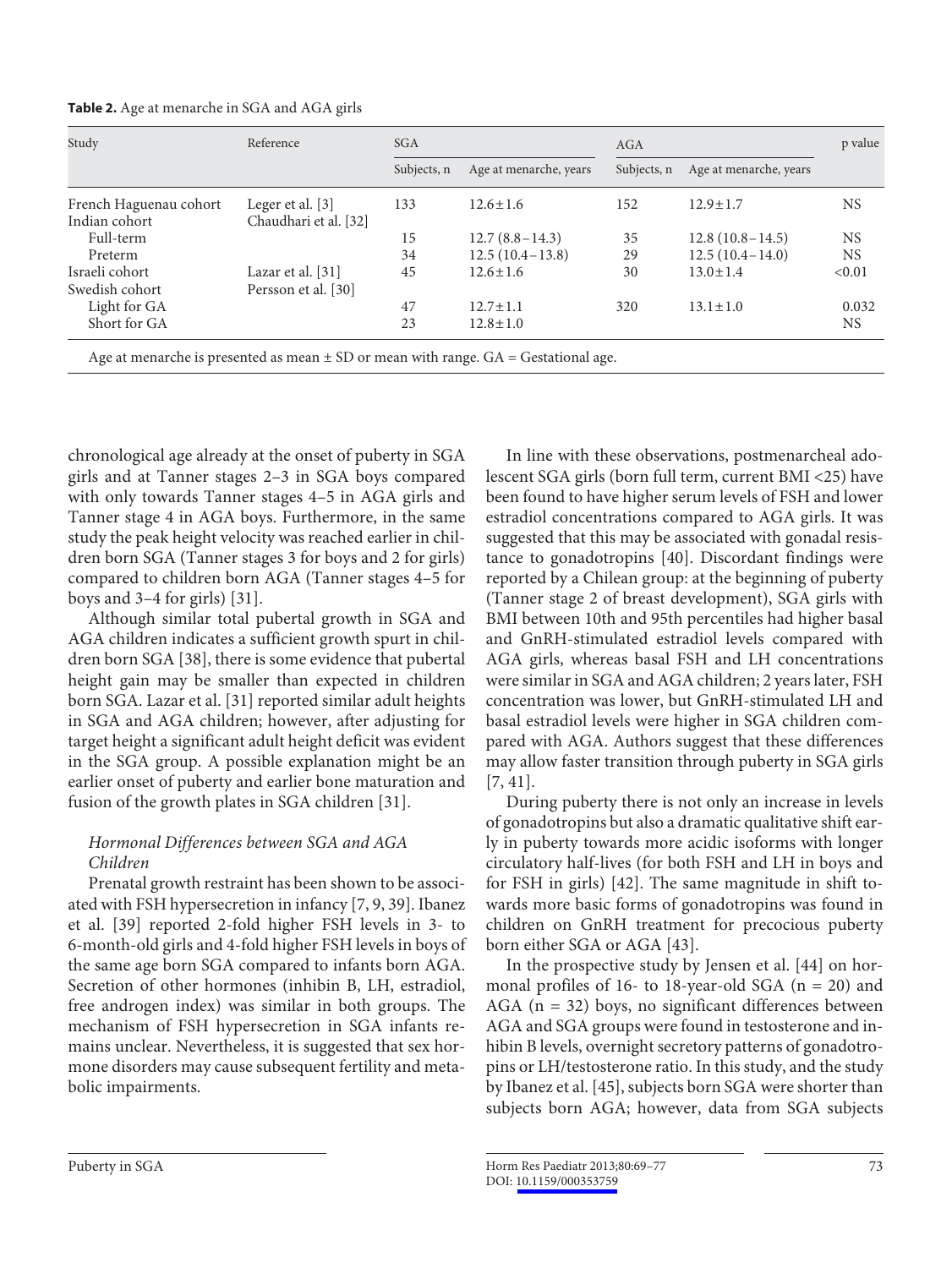with and without catch-up growth were analyzed together.

 Our own preliminary data on pubertal development of a cohort of SGA and AGA children showed no difference in basal age-adjusted and pubertal stage-adjusted LH, FSH and estradiol levels between 10- to 14-year-old SGA and AGA boys and girls. However, SGA girls had significantly lower sex hormone-binding globulin and higher testosterone levels, resulting in an increased free androgen index compared with AGA girls [Petraitiene et al., in preparation].

 In summary, studies did not find clear differences in steroid hormone patterns between SGA and AGA groups at puberty that might cause gonadal resistance to gonadotropins or faster transition through puberty; however, these data are controversial and further studies are needed.

## **Gonadal Morphology and Fertility**

 There are only a few studies on gonadal morphology and fertility in SGA individuals and the results are controversial.

 According to data from Ibanez et al. [45] , reduced prenatal growth might be associated with reduced size of internal genitalia (ovarian and uterine), a reduced ovarian fraction of primordial follicles, ovarian hyperandrogenism and anovulation in late adolescence.

 Hernandez et al. [41] reported divergent results. At the beginning of puberty, SGA girls had slightly larger uterine size, ovarian volume and number of follicles compared to AGA girls. After 2 years of follow-up, no significant differences were found in ultrasound measurements of internal genitalia between both groups. Positive correlations were observed between LH and estradiol concentrations and average ovarian volume in the AGA group but not the SGA group.

 Some authors suggested a higher risk for polycystic ovary syndrome and subsequent fertility problems in girls who experienced intrauterine growth retardation [46, 47]. However, further studies are needed to support the relationship between being born SGA and ovarian dysfunction, reduced fertility and early menopause.

 Data on fetal growth and male gonadal function is scarce. In the prospective cohort study conducted by Jensen et al. [44], no significant differences were observed in testicular size and morphology or the secretion of sex steroids between SGA and AGA adolescents. It was concluded that testicular function is not impaired in adolescent males born SGA.

 The majority of studies have focused on the relationship between low birth weight and testicular dysgenesis syndrome, cryptorchidism, hypospadias and testicular cancer in adult life [9] . François et al. [48] established the association between low birth weight and smaller testicular volume and subfertility. However, these results cannot be applied to the general population because the sample of this study consisted of men recruited as having a reduced fertility. Epidemiological studies on adult men treated for testicular cancer showed that low birth weight (<2,500g) increased the risk for developing testicular cancer by 2- to 3-fold [9, 49] . Furthermore, low birth weight was a specific risk factor for seminomas [50] . On the other hand, multiple factors have been identified that affect the risk of testicular cancer: cryptorchidism, parity, twinning, family history, ethnicity, chromosomal anomalies, drugs and maternal uterine bleeding [9].

## **Growth Hormone Treatment and Pubertal Development**

 Short children born SGA have been shown to have either low growth hormone (GH) secretion or low GH responsiveness [6, 51–53]. Therefore, a number of studies have assessed the effectiveness and safety of GH treatment in short SGA children [51, 54-56]. Boonstra et al. [57] analyzed pubertal development in short children born SGA treated with GH. GH had no effect on pubertal onset, progression of puberty, age at menarche and the interval between the onset of breast development and menarche. In addition, there was no GH dose (1 mg/m<sup>2</sup>/ day or 2 mg/m<sup>2</sup>/day) effect on the onset or duration of puberty or pubertal height gain. The pubertal height gain was greater in children who were younger, shorter and had a greater bone age delay at the onset of puberty.

 In contrast, Hokken-Koelega and colleagues [58] have shown that treatment with a higher dose of GH (2 mg/m<sup>2</sup>/ day) during puberty resulted in a significantly better adult height than low-dose (1 mg/m<sup>2</sup>/day) GH treatment. Although GnRH analog treatment might reduce growth velocity, evidence suggests that combined GH and GnRH analog treatment may improve adult height in SGA children who are short at the start of puberty (<140 cm) and have a poor adult height expectation. These children might also need a higher GH dose [58].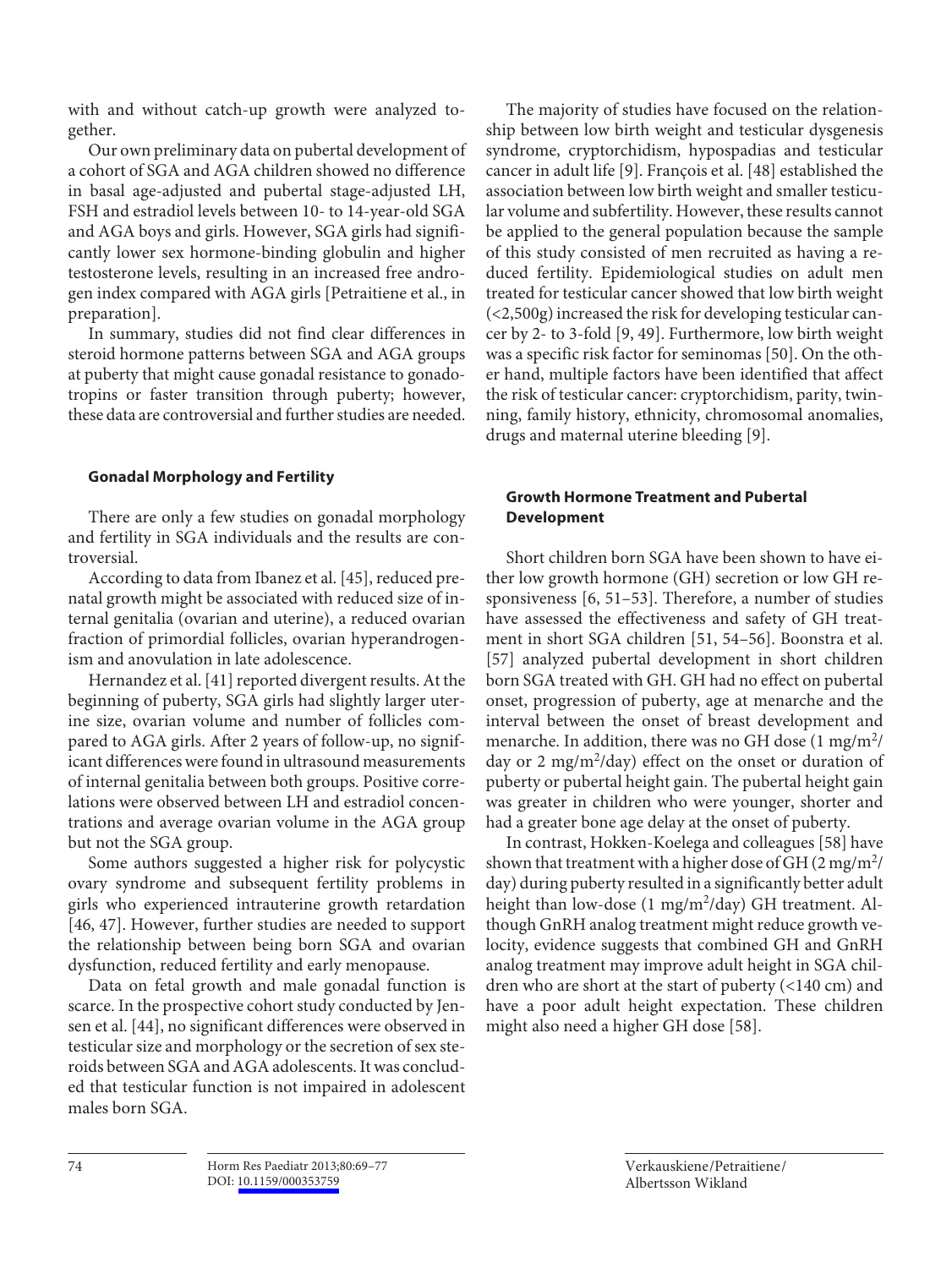## **Proposed Mechanisms of Earlier Pubertal Development in SGA Children**

 The sequence from a low birth weight to precocious pubarche has been proposed to be a classic referral point in the progression to an early menarche followed by a polycystic ovary syndrome phenotype and, ultimately, a shorter adult height [36, 59].

 One of the possible mechanisms responsible for this sequence may be early accumulation of visceral fat following postnatal catch-up growth in SGA children, leading to insulin resistance and hyperinsulinism, which in turn is thought to play a pivotal role in the development of a hyperandrogenic state in SGA girls [13] . Therefore, insulin sensitizer therapy has been proposed as potentially beneficial for SGA girls with early-onset puberty. Ibanez et al. [60] studied the effect of 36 months of metformin therapy for SGA girls with early-onset breast development [Tanner stage  $2$  (B2) at age 8–9 years (n = 10) compared with untreated SGA girls  $(n = 12)$ ]. In this study, metformin therapy was associated with slower pubertal development (prolonged time span between B2 and menarche), prolonged pubertal height gain and increased near-adult height. Metformin treatment was also associated with relatively lower insulin, leptin and IGF-I levels and higher sex hormone-binding globulin and IGFBP-1 levels, as well as a less atherogenic lipid profile and leaner body composition. There were no effects on bone mineral density and growth of internal genitalia. This study emphasizes the role of insulin as an important codeterminant of pubertal tempo and pubertal height gain in SGA girls [60] . These improvements in body composition (lower total and abdominal fat mass), fasting insulin, high-density lipoprotein cholesterol and triglyceride levels also persisted 12 months after treatment discontinuation. In a previously metformin-treated group, lower BMI and waist circumference was evident even 18 months after treatment discontinuation [61]. Furthermore, metformin-treated girls were less hyperandrogenic and less likely to be postmenarcheal than untreated girls [62]; 7 years after metformin therapy, girls who were

treated early had a lower prevalence of polycystic ovary syndrome, were taller, had less central fat distribution, and had lower BMI, fasting insulin, HOMA-IR, DHEAS and triglycerides than girls treated later [63] .

#### **Conclusion**

 The timing and progression of puberty is linked to being born SGA (according to weight and/or length): SGA children are more prone to present with precocious pubarche and show an earlier onset of pubertal development and menarche or faster progression of puberty.

 The main differences between the pubertal growth patterns of SGA and AGA children are that accelerated bone maturation and peak height velocity occur at an earlier pubertal stage in SGA children, resulting in a shorter duration of pubertal growth and a smaller than expected pubertal growth spurt. However, one should acknowledge the limitations of published data on the pubertal development of SGA children since most of the studies were of retrospective design and pubertal development was evaluated based on pubertal peak height velocity or time of menarche.

 The pathophysiological mechanism underlying the unique pubertal growth pattern of children born SGA remains unclear. However, it seems that, in addition to known factors, rapid weight gain and visceral adiposity leading to insulin resistance in early childhood may influence pubertal onset in children born SGA.

#### **Acknowledgments**

 The authors' study was funded by the Lithuanian Research Council (grant No. MIP-103/2011) and the Swedish Research Council (No. 7509).

#### **Disclosure Statement**

The authors have no conflict of interest.

#### **References**

- 1 Saenger P, Czernichow P, Hughes I, Reiter EO: Small for gestational age: short stature and beyond. Endocr Rev 2007;28:219–251.
- 2 Karlberg J, Albertsson-Wikland K: Growth in full-term small-for-gestational-age infants: from birth to final height. Pediatr Res 1995; 38:733–739.
- 3 Leger J, Levy-Marchal C, Bloch J, Pinet A, Chevenne D, Porquet D, Collin D, Czernichow P: Reduced final height and indications for insulin resistance in 20-year-olds born small for gestational age: regional cohort study. BMJ 1997;315:341–347.
- 4 Valuniene M, Danylaite A, Kryziute D, Ramanauskaite G, Lasiene D, Lasas L, Verkauskiene R: Postnatal growth in children born small and appropriate for gestational age during the first years of life (in Lithuanian). Medicina (Kaunas) 2009;45:51–60.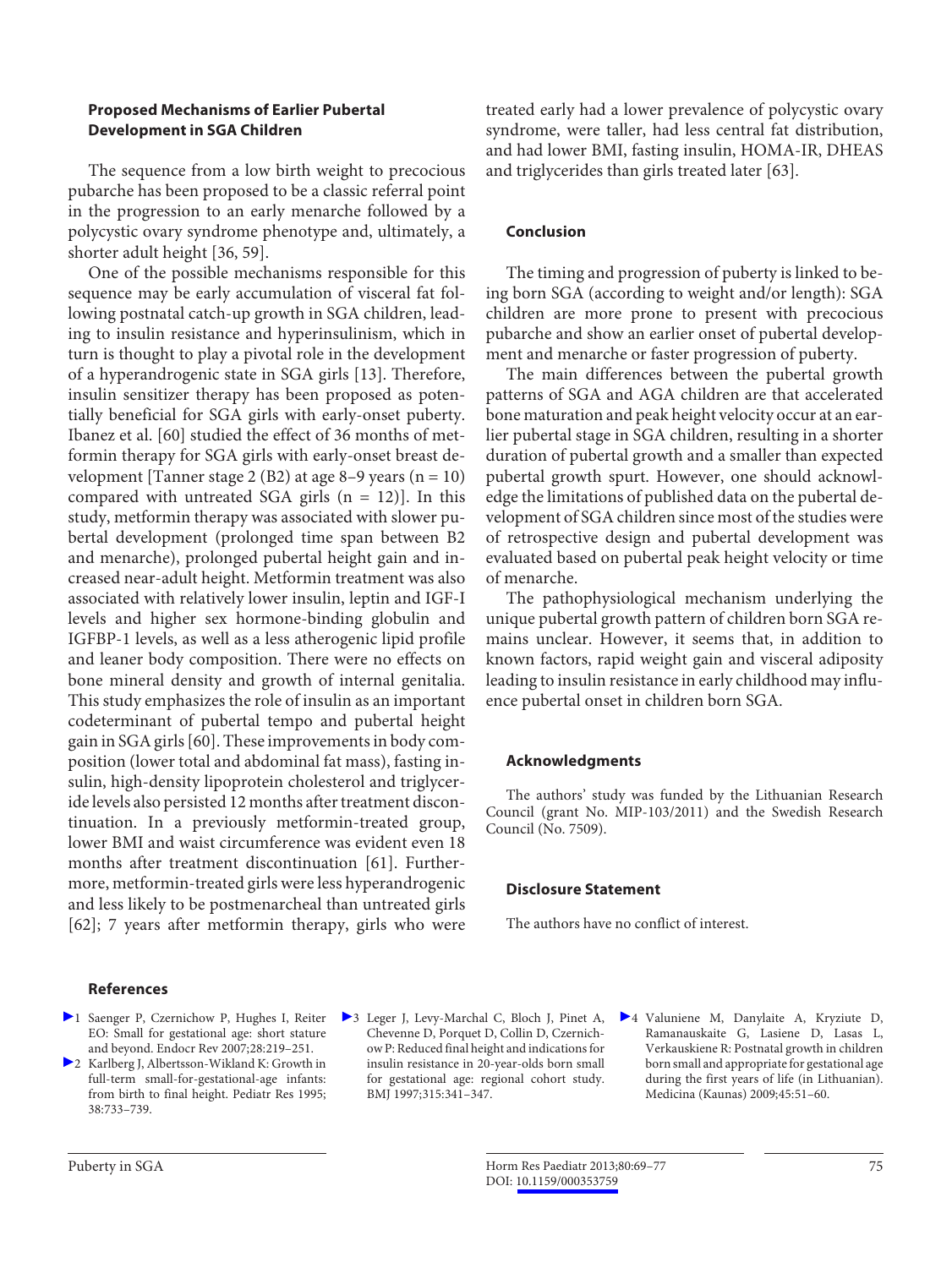- growth in children born small for gestational age with and without catch-up growth. Acta Paediatr Suppl 1994;399:64–70, discussion 71.
- 6 Albertsson-Wikland K, Boguszewski M, Karlberg J: Children born small-for-gestational age: postnatal growth and hormonal status. Horm Res 1998;49:7–13.
- 7 Hernandez MI, Mericq V: Pubertal development in girls born small for gestational age. J Pediatr Endocrinol Metab 2008;21:201–208.
- 8 Buck Louis GM, Gray LE, Jr., Marcus M, Ojeda SR, Pescovitz OH, Witchel SF, Sippell W, Abbott DH, Soto A, Tyl RW, Bourguignon JP, Skakkebaek NE, Swan SH, Golub MS, Wabitsch M, Toppari J, Euling SY: Environmental factors and puberty timing: expert panel research needs. Pediatrics 2008; 121(suppl 3):S192–S207.
- 9 Hernandez MI, Mericq V: Impact of being born small for gestational age on onset and progression of puberty. Best Pract Res Clin Endocrinol Metab 2008;22:463–476.
- 10 Zhang LH, Rodriguez H, Ohno S, Miller WL: Serine phosphorylation of human p450c17 increases 17,20-lyase activity: implications for drome. Proc Natl Acad Sci USA 1995;92: 10619–10623.
- 11 Silfen ME, Manibo AM, Ferin M, McMahon DJ, Levine LS, Oberfield SE: Elevated free IGF-I levels in prepubertal Hispanic girls with  $\geq 24$ premature adrenarche: relationship with hyperandrogenism and insulin sensitivity. J Clin Endocrinol Metab 2002;87:398–403.
- D, Levine LS, Ferin M, McMahon DJ, Go C, Oberfield SE: Insulin sensitivity and the insulin-like growth factor system in prepubertal boys with premature adrenarche. J Clin Endocrinol Metab 2002;87:5604–5609.
- 13 Ibanez L, Potau N, Zampolli M, Rique S, Saenger P, Carrascosa A: Hyperinsulinemia and decreased insulin-like growth factorbinding protein-1 are common features in prepubertal and pubertal girls with a history of premature pubarche. J Clin Endocrinol Metab 1997;82:2283–2288.
- 14 Ibanez L, Potau N, Francois I, de Zegher F: Precocious pubarche, hyperinsulinism, and ovarian hyperandrogenism in girls: relation to reduced fetal growth. J Clin Endocrinol Metab 1998;83:3558–3562.
- 15 Ibanez L, Potau N, Marcos MV, de Zegher F: 28 Exaggerated adrenarche and hyperinsulinism in adolescent girls born small for gestational age. J Clin Endocrinol Metab 1999;84:4739– 4741.
- 16 Ong KK, Potau N, Petry CJ, Jones R, Ness AR, Honour JW, de Zegher F, Ibanez L, Dunger DB: Opposing influences of prenatal and >30 postnatal weight gain on adrenarche in normal boys and girls. J Clin Endocrinol Metab 2004;89:2647–2651.
- 5 Albertsson-Wikland K, Karlberg J: Natural 17 Ong KK, Ahmed ML, Emmett PM, Preece 31 Lazar L, Pollak U, Kalter-Leibovici O, Pertz-MA, Dunger DB: Association between postnatal catch-up growth and obesity in childhood: prospective cohort study. BMJ 2000; 320:967–971.
	- 18 Ong K, Kratzsch J, Kiess W, Dunger D: Circulating IGF-I levels in childhood are related to both current body composition and early postnatal growth rate. J Clin Endocrinol Metab 2002;87:1041–1044.
	- 19 Ong KK, Petry CJ, Emmett PM, Sandhu MS,  $\geq 33$ Kiess W, Hales CN, Ness AR, Dunger DB: Insulin sensitivity and secretion in normal children related to size at birth, postnatal growth, and plasma insulin-like growth factor-I levels. > 34 Diabetologia 2004;47:1064–1070.
	- 20 Francois I, de Zegher F: Adrenarche and fetal growth. Pediatr Res 1997;41:440–442.
	- 21 Neville KA, Walker JL: Precocious pubarche is associated with SGA, prematurity, weight gain, and obesity. Arch Dis Child 2005;90: 258–261.
	- Veening MA, van Weissenbruch MM, Roord JJ, de Delemarre-van Waal HA: Pubertal development in children born small for gestational age. J Pediatr Endocrinol Metab 2004; 17:1497–1505.
	- adrenarche and the polycystic ovary syn- 23 Dahlgren J, Boguszewski M, Rosberg S, Albertsson-Wikland K: Adrenal steroid hormones in short children born small for gestational age. Clin Endocrinol (Oxf) 1998;49:  $\triangleright$ 37 353–361.
		- 24 Eyzaguirre FC, Bancalari R, Youlton R, Roman R, Silva R, Garcia H, Mericq V: Precocious pubarche: experience in 173 cases (in Spanish). Rev Med Chil 2009;137:31–38.
- 12 Denburg MR, Silfen ME, Manibo AM, Chin 25 Ibanez L, Ong K, Dunger DB, de Zegher F: Early development of adiposity and insulin resistance after catch-up weight gain in smallfor-gestational-age children. J Clin Endocrinol Metab 2006;91:2153–2158.
	- 26 Ekelund U, Ong KK, Linne Y, Neovius M, Brage S, Dunger DB, Wareham NJ, Rossner S: Association of weight gain in infancy and ear- $\geq 40$ ly childhood with metabolic risk in young adults. J Clin Endocrinol Metab 2007;92:98– 103.
	- 27 Todorova B, Salonen M, Jaaskelainen J, Tapio A, Jaaskelainen T, Palvimo J, Turpeinen U, Hamalainen E, Rasanen M, Tenhola S, Voutilainen R: Adrenocortical hormonal activity in 20-year-old subjects born small or appropriate for gestational age. Horm Res Paediatr 2012;77:298–304.
	- Karlberg J, Kwan CW, Gelander L, Albertsson-Wikland K: Pubertal growth assessment. Horm Res 2003;60:27–35.
	- 29 Albertsson-Wikland K, Karlberg J: Natural growth in children born SGA with and without catch-up growth. Horm Res 2003; 59 suppl 1):129.
	- Persson I, Ahlsson F, Ewald U, Tuvemo T, 243 Qingyuan M, von Rosen D, Proos L: Influence of perinatal factors on the onset of puberty in boys and girls: implications for interpretation of link with risk of long term diseases. Am J Epidemiol 1999;150:747–755.
- elan A, Phillip M: Pubertal course of persistently short children born small for gestational age (SGA) compared with idiopathic short children born appropriate for gestational age (AGA). Eur J Endocrinol 2003;149:425–432.
- 32 Chaudhari S, Otiv M, Hoge M, Pandit A, Mote A: Growth and sexual maturation of low birth weight infants at early adolescence. Indian Pediatr 2008;45:191–198.
- 33 Sloboda DM, Hart R, Doherty DA, Pennell CE, Hickey M: Age at menarche: influences of prenatal and postnatal growth. J Clin Endocrinol Metab 2007;92:46–50.
- 34 Ghirri P, Bernardini M, Vuerich M, Cuttano AM, Coccoli L, Merusi I, Ciulli C, D'Accavio L, Bottone U, Boldrini A: Adrenarche, pubertal development, age at menarche and final height of full-term, born small for gestational age (SGA) girls. Gynecol Endocrinol 2001;15:  $91 - 97$
- 35 Bhargava SK, Ramji S, Srivastava U, Sachdev HP, Kapani V, Datta V, Satyanarayana L: Growth and sexual maturation of low birth weight children: a 14-year follow-up. Indian Pediatr 1995;32:963–970.
- 36 Ibanez L, Jimenez R, de Zegher F: Early puberty-menarche after precocious pubarche: relation to prenatal growth. Pediatrics 2006; 117:117–121.
	- Koziel S, Jankowska EA: Effect of low versus normal birthweight on menarche in 14-yearold polish girls. J Paediatr Child Health 2002; 38:268–271.
	- Leger J, Limoni C, Collin D, Czernichow P: Prediction factors in the determination of final height in subjects born small for gestational age. Pediatr Res 1998;43:808–812.
	- Ibanez L, Valls C, Cols M, Ferrer A, Marcos MV, De Zegher F: Hypersecretion of FSH in infant boys and girls born small for gestational age. J Clin Endocrinol Metab 2002;87: 1986–1988.
- Ibanez L, Potau N, de Zegher F: Ovarian hyporesponsiveness to follicle stimulating hormone in adolescent girls born small for gestational age. J Clin Endocrinol Metab 2000;85: 2624–2626.
- 41 Hernandez MI, Martinez A, Capurro T, Pena V, Trejo L, Avila A, Salazar T, Asenjo S, Iniguez G, Mericq V: Comparison of clinical, ultrasonographic, and biochemical differences at the beginning of puberty in healthy girls born either small for gestational age or appropriate for gestational age: preliminary results. J Clin Endocrinol Metab 2006;91:3377–3381.
- 42 Phillips DJ, Albertsson-Wikland K, Eriksson K, Wide L: Changes in the isoforms of luteinizing hormone and follicle-stimulating hormone during puberty in normal children. J Clin Endocrinol Metab 1997;82:3103–3106.
- 43 Wide L, Albertsson-Wikland K, Phillips DJ: More basic isoforms of serum gonadotropins during gonadotropin-releasing hormone agonist therapy in pubertal children. J Clin Endocrinol Metab 1996;81:216–221.